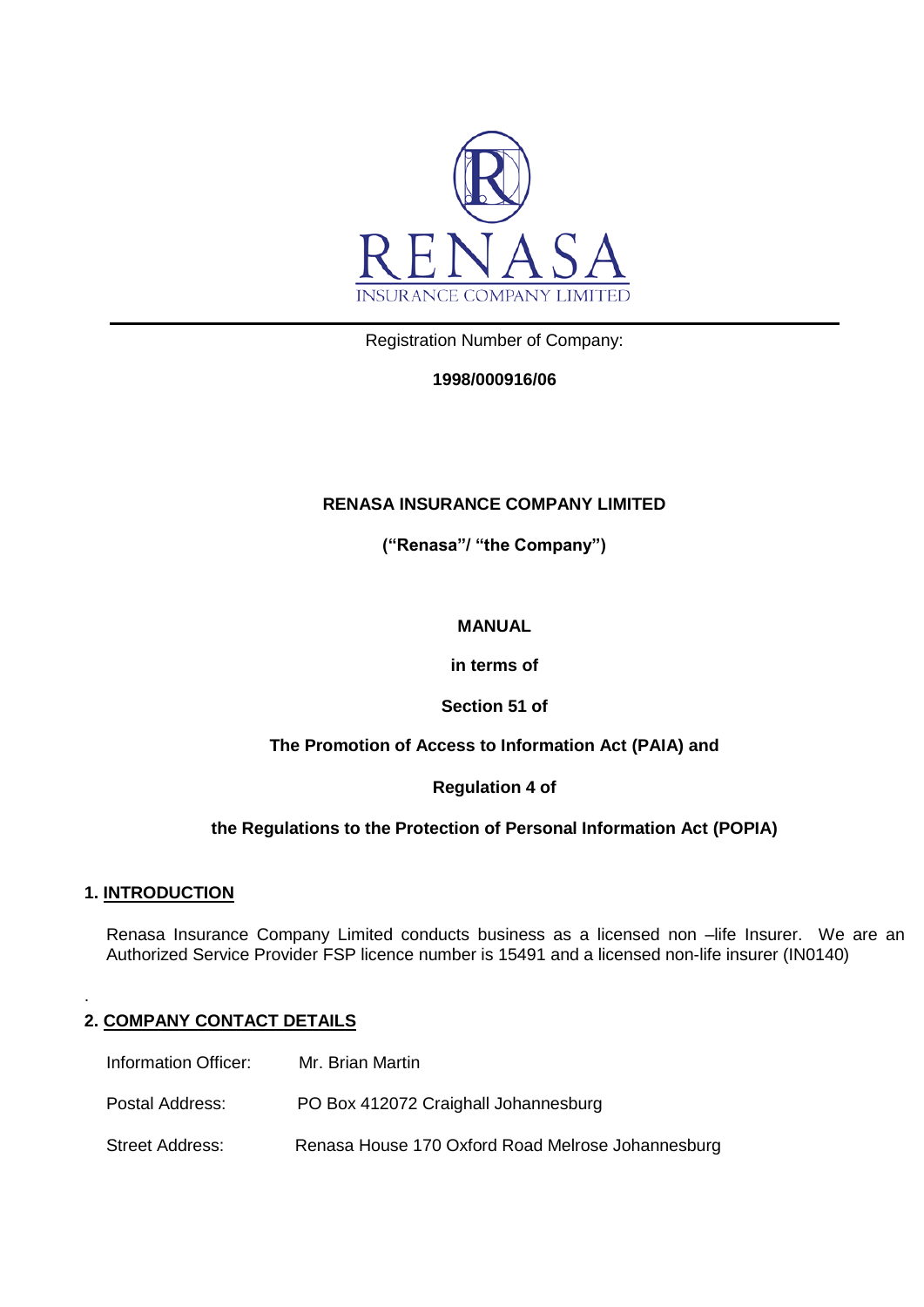| Telephone Number: 011 380 3080 |                           |
|--------------------------------|---------------------------|
| Fax Number:                    | 011 380 3088              |
| Email:                         | brian.martin@renasa.co.za |

Website: www.renasa.co.za

# **3. PAIA**

- 3.1 PAIA grants a requester access to records of a private body, if the record is required for the exercise or protection of any rights. If a public body lodges a request, the public body must be acting in the public interest.
- 3.2 Requests in terms of PAIA shall be made in accordance with the prescribed procedures, at the rates provided. The forms and tariff are dealt with in Sections 53 and 54 of the PAIA.
- 3.3 Requesters are referred to the Guide which has been compiled by the South African Human Rights Commission, which will contain information for the purposes of exercising Constitutional Rights. The Guide is available from the SAHRC. The contact details of the Commission are:

| Postal Address:   | Private Bag 2700, Houghton, 2041 |
|-------------------|----------------------------------|
| Telephone Number: | +27-11-877 3600                  |
| Fax Number:       | +27-11-403 0625                  |
| Website:          | www.sahrc.org.za                 |

# **4**. **APPLICABLE LEGISLATION**

Records may be made available to a requester in terms of the following acts:

| <b>No</b>      | Ref           | Act                                                     |
|----------------|---------------|---------------------------------------------------------|
| -1             | No 61 of 1973 | <b>Companies Act</b>                                    |
| 2              | No 98 of 1978 | Copyright Act                                           |
| 3              | No 55 of 1998 | <b>Employment Equity Act</b>                            |
| 4              | No 95 of 1967 | Income Tax Act                                          |
| 5              | No 66 of 1995 | <b>Labour Relations Act</b>                             |
| 6              | No 89 of 1991 | Value Added Tax Act                                     |
| $\overline{7}$ | No 37 of 2002 | <b>Financial Advisory and Intermediary Services Act</b> |
| 8              | No 75 of 1997 | <b>Basic Conditions of Employment Act</b>               |
| 9              | No 25 of 2002 | <b>Electronic Communications and Transactions Act</b>   |
| 10             | No 2 of 2000  | Promotion of Access of Information Act                  |
| 11             | No 30 of 1996 | Unemployment Insurance Act                              |

# **5. RECORD TYPES WHICH MAY BE REQUESTED**

- Claim records;
- Personnel records:
- Sales records:
- Customer service records;
- Administrative records;
- Information technology records